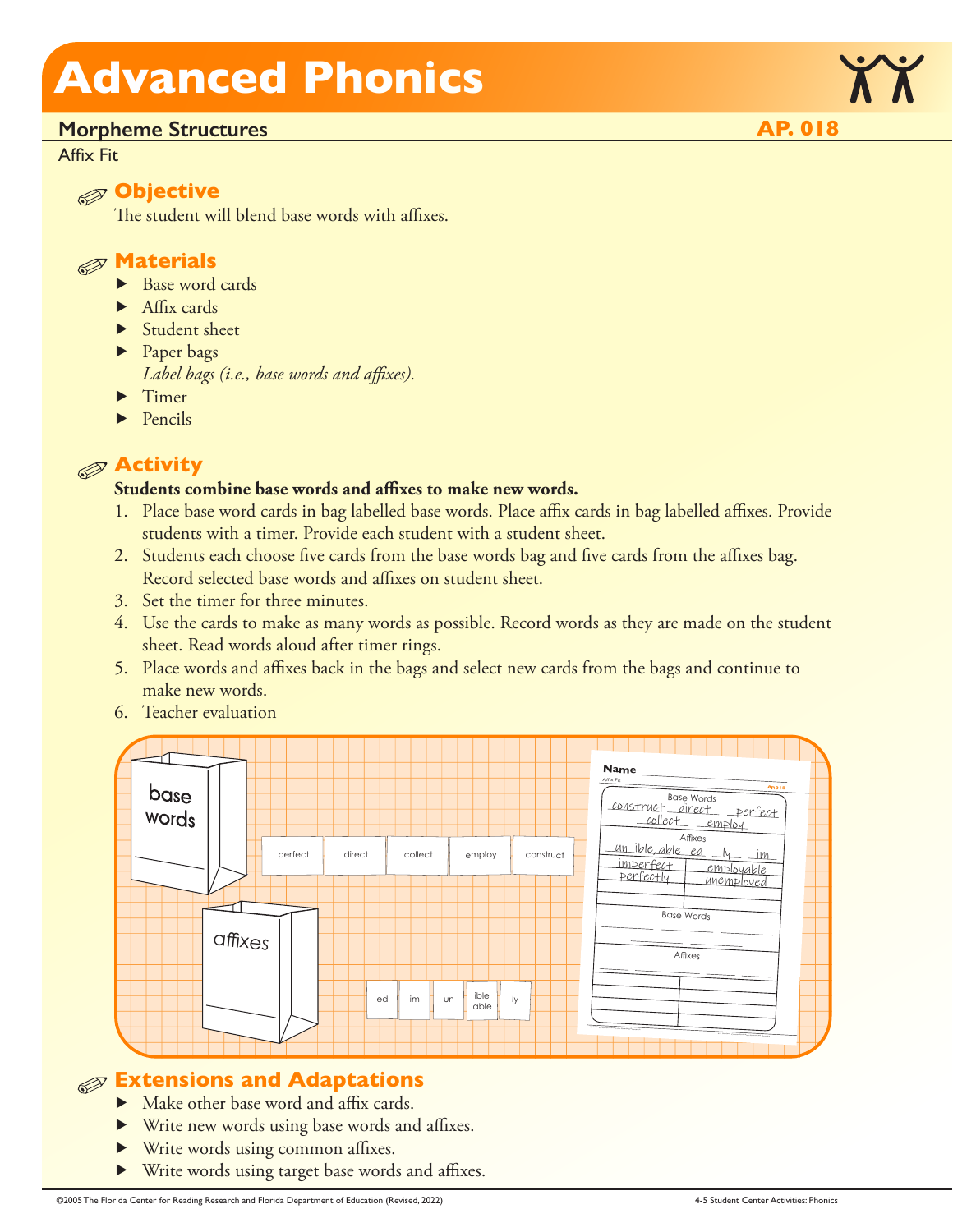| <b>AP. 018</b>  | Affix Fit |
|-----------------|-----------|
| construct       | correct   |
| base word       | base word |
| select          | corrupt   |
| base word       | base word |
| direct          | order     |
| base word       | base word |
| collect         | perfect   |
| base word       | base word |
| base word cards |           |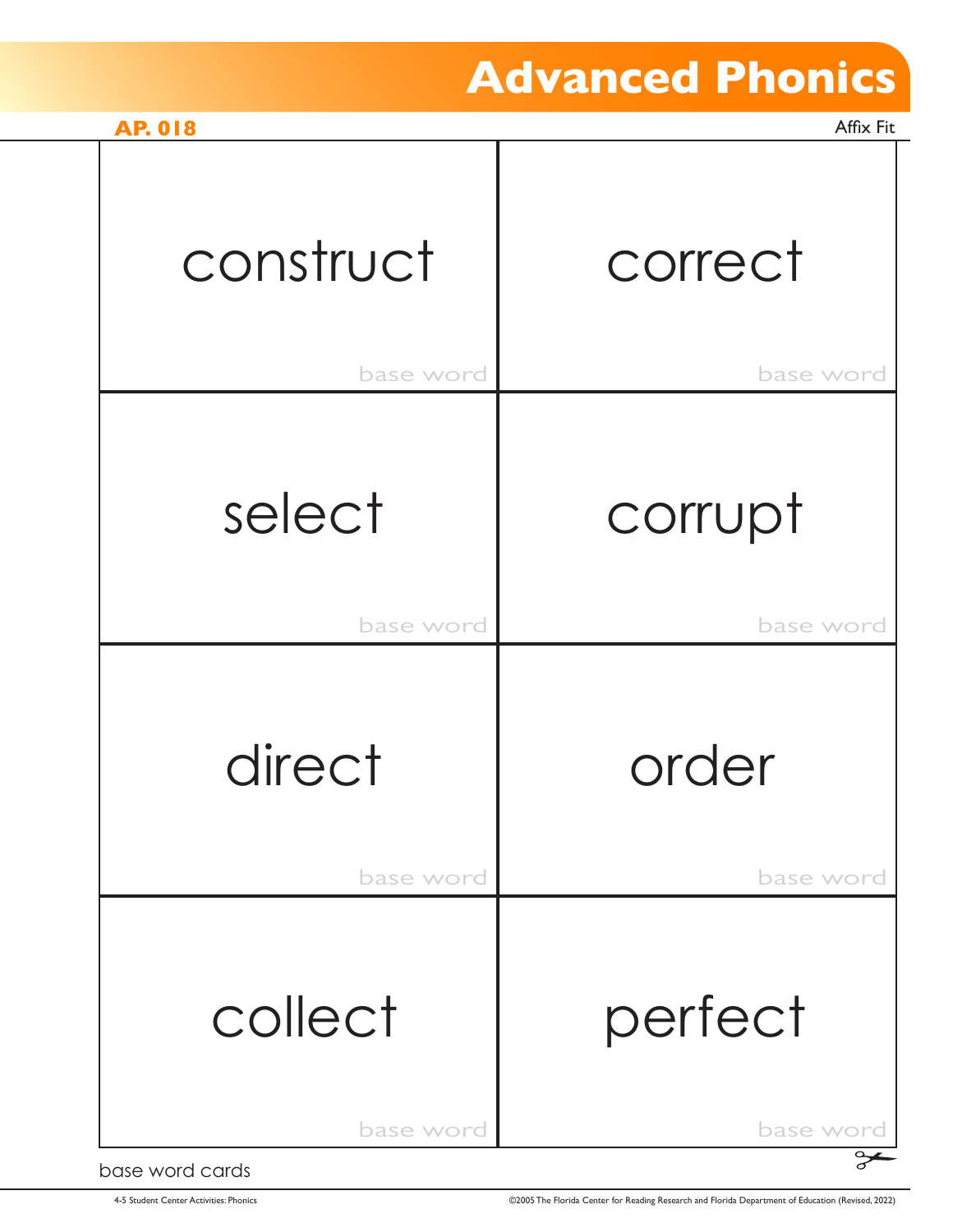Affix Fit **AP. 018** base word **base** word base word **base** word base word **base** word base word and base word predict consider invent affect present | employ pass contract

base word cards

©2005 The Florida Center for Reading Research and Florida Department of Education (Revised, 2022) 4-5 Student Center Activities: Phonics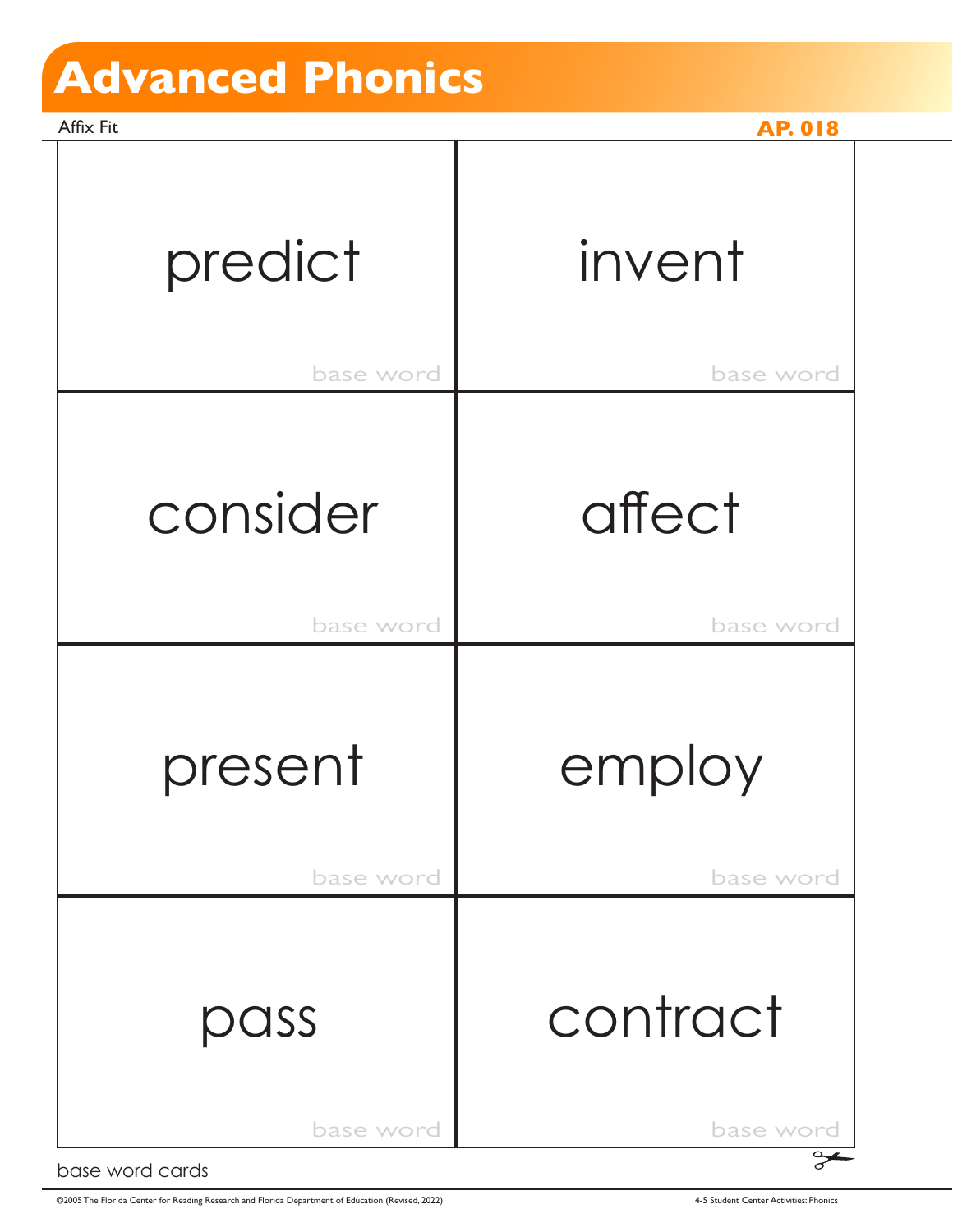| <b>AP. 018</b> |                    |     | Affix Fit                     |
|----------------|--------------------|-----|-------------------------------|
| dis            | ed                 | er  | ible<br>able                  |
| im             | in                 | ing | ion<br>tion<br>ation<br>ition |
| ive            |                    | non |                               |
| re             | $\mathsf{S}$<br>es | UN  |                               |

affix cards

σ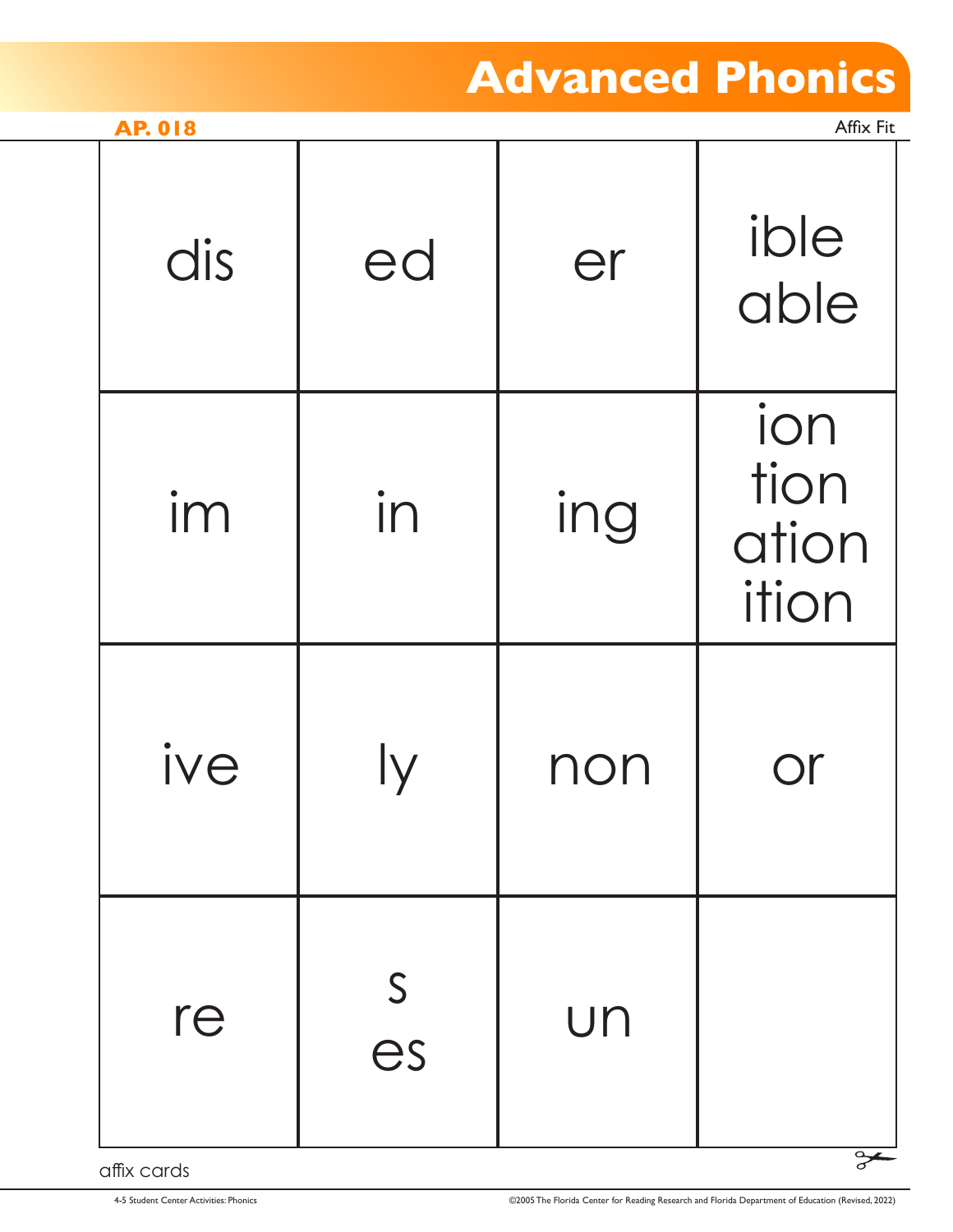# Name

Affix Fit **AP. 018 Base Words** Affixes **Base Words** Affixes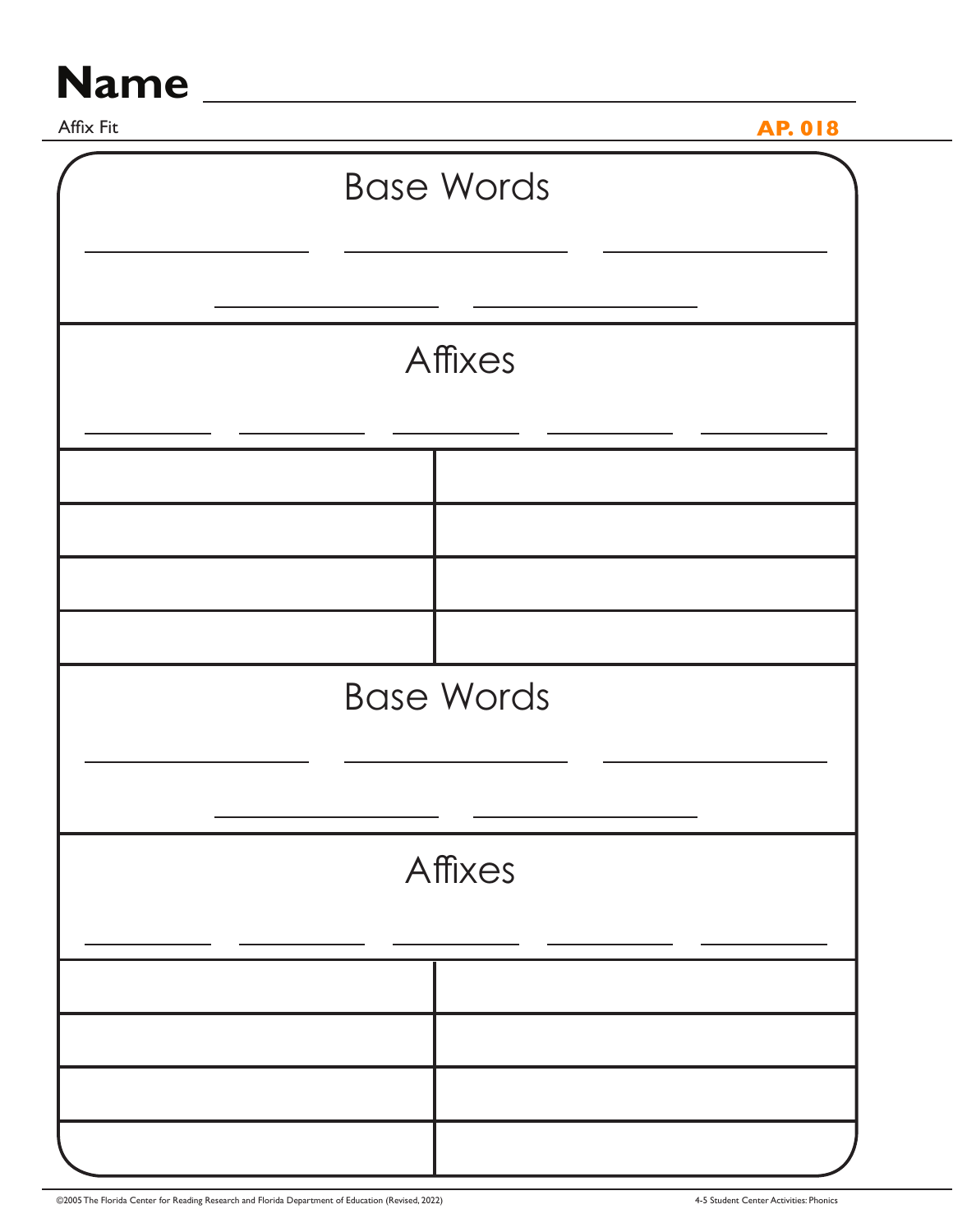| <b>AP. 018</b> |  | Affix Fit |               |
|----------------|--|-----------|---------------|
|                |  |           |               |
|                |  |           |               |
|                |  |           |               |
|                |  |           |               |
|                |  |           |               |
|                |  |           |               |
|                |  |           |               |
|                |  |           |               |
|                |  |           |               |
|                |  |           |               |
|                |  |           |               |
|                |  |           |               |
|                |  |           |               |
|                |  |           |               |
|                |  |           |               |
|                |  |           |               |
|                |  |           |               |
|                |  |           |               |
|                |  |           |               |
|                |  |           |               |
|                |  |           |               |
|                |  |           |               |
|                |  |           |               |
|                |  |           |               |
|                |  |           | $\rightarrow$ |

#### blank affix cards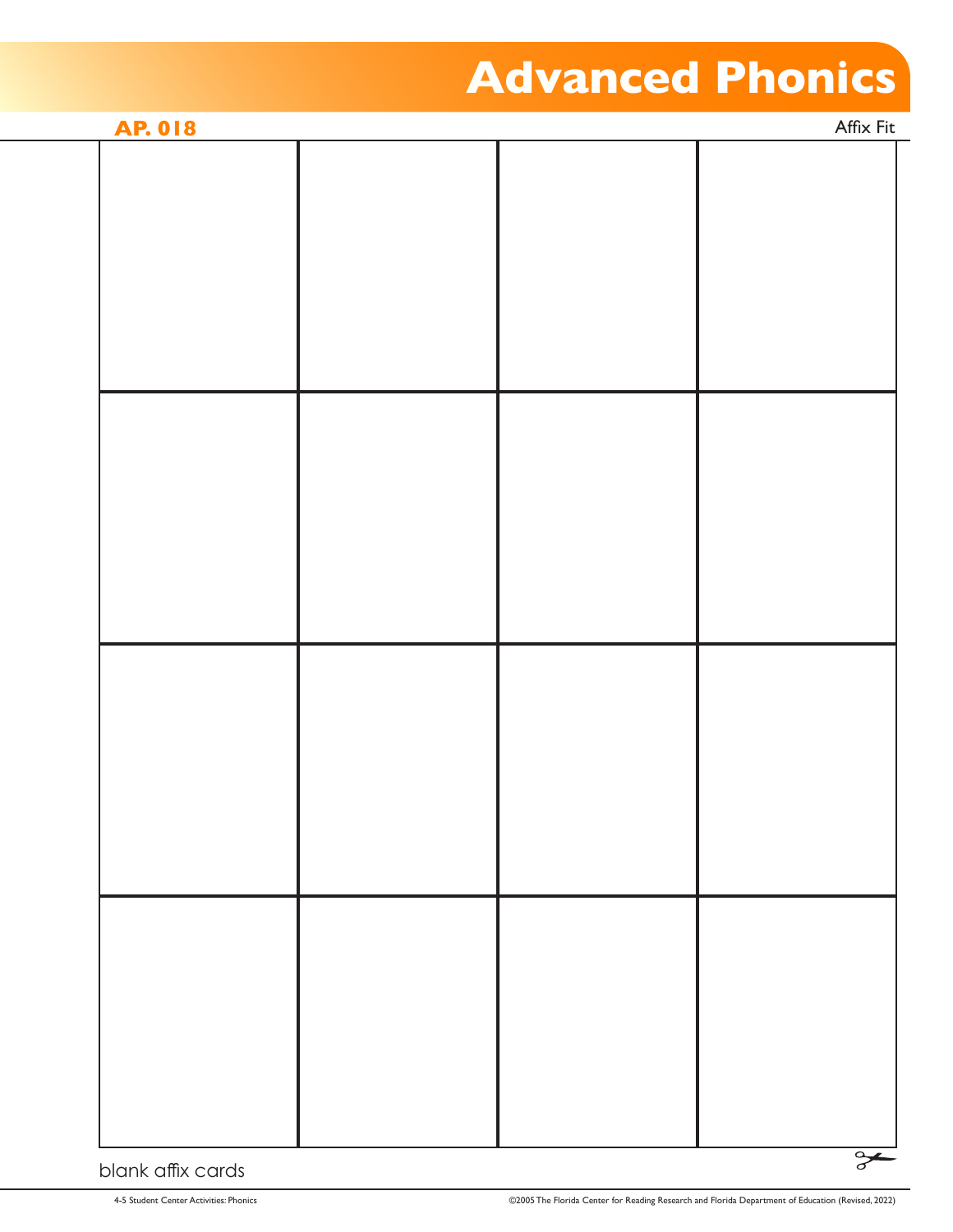# **Name**

Affix Fit

**AP. 018** 

| s, es<br>est<br>ing<br>ed | Affix Bank<br>re-<br>$Un-$<br>$in$ -<br>dis-<br>non- |                | -able, -ible<br>-ation<br>$-i$ on<br>-ive<br>$-er$<br>$-OT$ |
|---------------------------|------------------------------------------------------|----------------|-------------------------------------------------------------|
| adapt                     | compress                                             | like           | attach                                                      |
|                           |                                                      |                |                                                             |
| form                      | contact                                              | <b>SUCCESS</b> | comfortl                                                    |
|                           |                                                      |                |                                                             |

<u> 1989 - Johann Stein, marwolaethau a bhann an t-Amhainn an t-Amhainn an t-Amhainn an t-Amhainn an t-Amhainn a</u>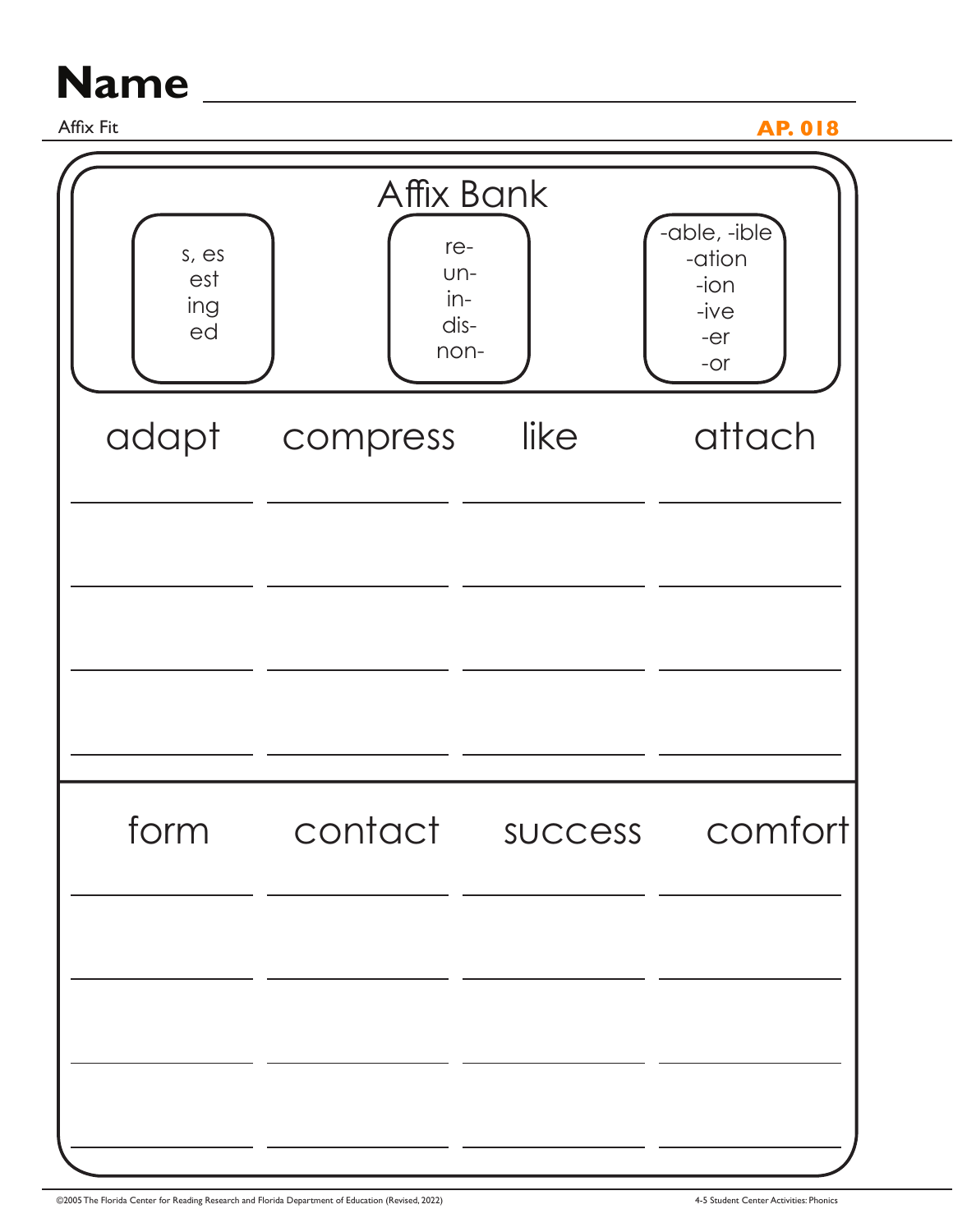

**AP. 018 AP. 018** 

Affix Fit

| non-             | -ion, -tion,<br> -ation, -ition         |
|------------------|-----------------------------------------|
| $-er - or$       | $dis-$                                  |
| en-, em-         | $\overbrace{\phantom{a}}^{\phantom{a}}$ |
| $in-, im$        | Dul-                                    |
| $-S, -\theta S$  | $\overline{\mathbb{Q}}$                 |
| $\frac{1}{\sum}$ | $\overline{\Theta}$                     |